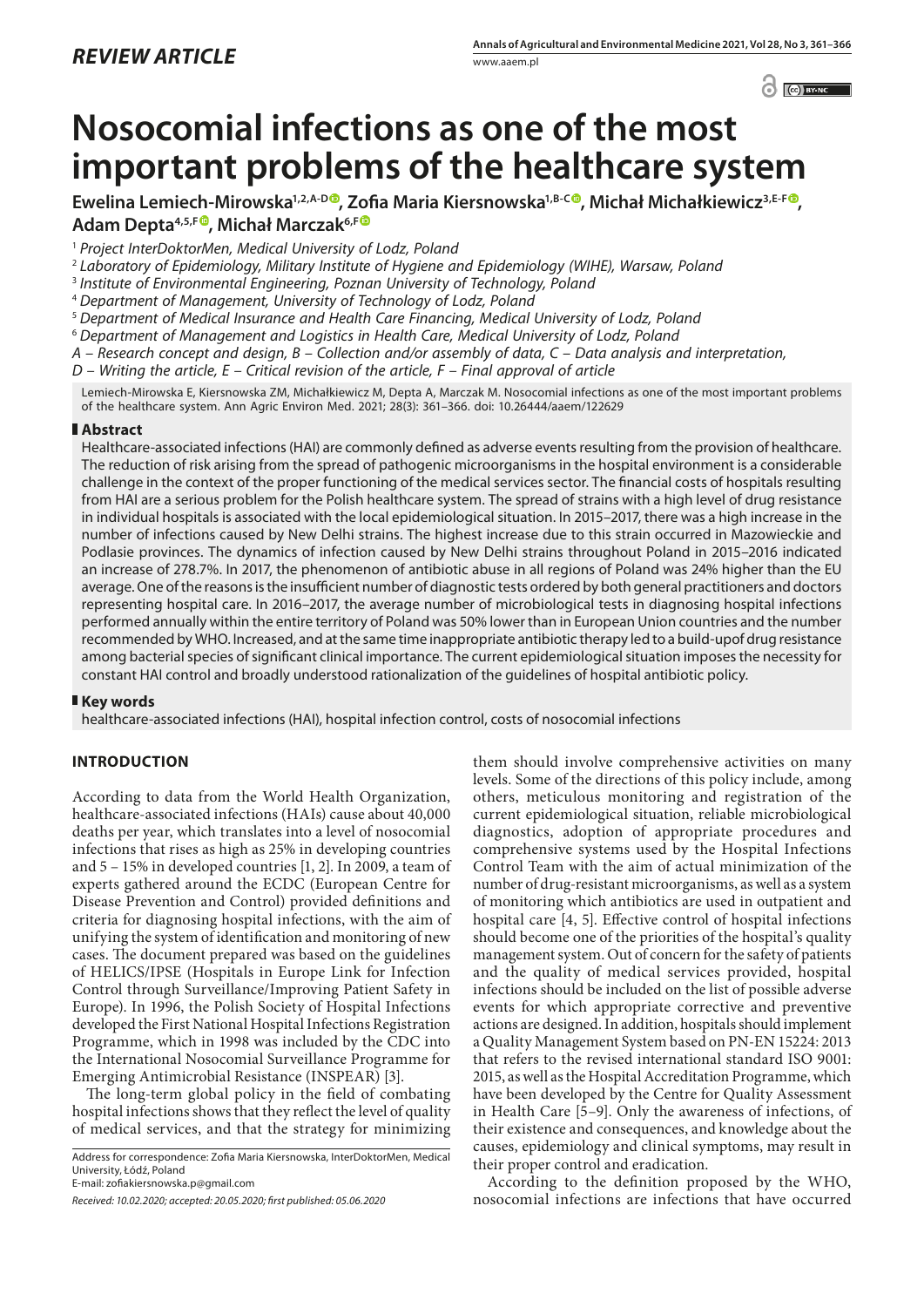48 – 72 hours after admission or discharge from hospital. For infections with a long incubation period, which include primarily hepatitis infection (HBV, HCV), acquired immunodeficiency virus (HIV) infection, and mycobacterium tuberculosis infection, an in-hospital origin ranging from two weeks to many years is assumed. Hospital infection can occur due to the action of a source of endogenous infection, i.e. microorganisms that are part of the natural flora or operation of the source of exogenous infection, i.e. microorganisms coming from outside (from inanimate environment – water, food, air or animate – another patient or carrier). Among the most common nosocomial infections are infections of the urinary and respiratory tracts, post-operative wounds, skin and connective tissue infections caused by violations of their continuity, as well as generalized infections, referred to as 'others' [10].

**Situation in the Polish health care system.** Detailed rules for carrying out epidemiological surveillance in health care units in Poland are based on the Act on preventing and fighting infections and infectious diseases in humans (*Journal of Laws*, Articles 1239 and 1495). This act regulates, among others, issues related to obligations arising from hospital infection control, the need to monitor and record hospital infections and alert factors, as well as the need to organize a hospital infection control team (ICT) and hospital infection control committee (HICC) and their tasks [6]. The supervision over infections is the primary task of every hospital and must be performed internally by its qualified staff at all levels, assisted by the hospital infection control team. Qualified employees within an infection control team and hospital infection control committee, should focus on the infections that pose the greatest and the most common threats to hospitalized patients; they should not only properly develop a system for preventing and combating nosocomial infections, but also provide such supervision that would be based on an active pathogen registration system due to the high sensitivity level of this method, which oscillates around 95% according to the International Federation of Infection Control [11]. The system relies on a routine HAI verification process by an epidemiological nurse on the basis of nosocomial infection registration cards. The collected data is subject to detailed analysis by the Hospital Infection Control Team, which allows the implementation of corrective actions when irregularities are detected, and the development of so-called Emmerson's "epidemiological gold standard" [12]. The hospital infection control team should consist of an epidemiologist, epidemiological nurse, and laboratory diagnostician specializing in medical microbiology. The number of professionally-active doctors specializing in epidemiology does not meet the demand of the medical services sector. In mid-2017, their total number was only 556 specialists (fields included in the list: medical microbiology, epidemiology, epidemiology and hygiene) [13]. Figure 1 illustrates the situation of Poland in this aspect compared to other EU countries (last place in the ranking) [14]. A similar situation applies to nurses. According to data of the Supreme Council of Nurses and Midwives, in 2017 there were only 1,250 specialized employees in the field of epidemiological nursing, epidemiology, or hygiene and epidemiology.

In addition to staff shortages, there are also problems related to the infrastructure of many facilities, such as an insufficient number of rooms for isolation or cohortation of



**Figure 1.** Number of practicing physicians specializing in medical microbiology in selected EU countries per 100,000 inhabitants

patients, shared bathrooms, equipment that does not meet current quality standards [15].

Another aspect overlooked in the context of the subprevention in the Polish healthcare system is the architecture of the hospital facility itself, which in many cases does not meet the needs related to the safety of hospitalization of patients, including the isolation of infected patients, and prevents the use of ergonomic solutions for the implementation of specific medical procedures. A report by the Supreme Audit Office indicates that the correct spatial organization of the health care unit designed from the outset to address specific needs and goals, makes it possible to reduce hospital infections and gives effective tools to minimize the risk in the event of an infectious outbreak. The correct functional and spatial layout consists not only of patient wards and treatment facilities, but also advanced technical installation systems, such as IT systems, mechanical ventilation, lighting, interior furnishings and the water and sewage network, all of which directly or indirectly determine the risk associated with the patient's stay in a medical facility. Safe use of the hospital infrastructure is also not possible without effective methods of decontamination of rooms, surfaces and equipment. The cause-and-effect analysis of a significant number of claims for damages filed against the largest health care units shows fundamental mistakes made in terms of implementation and, above all, control of hygiene and sanitary procedures. The non-ergonomic configuration of the work environment translates into the number of adverse events and paves the way for spreading hospital infections, hence the need for a comprehensive approach in the development of uniform engineering and architectural standards that should be applied at the design and control stage. The current threats and architectural needs of hospitals are not the same as the ones present years ago; therefore, it should be remembered that spatial standards must evolve and advance together with the changing situation in the Polish healthcare system. The most prominent example of this is the current coronavirus pandemic and a completely new approach in the field of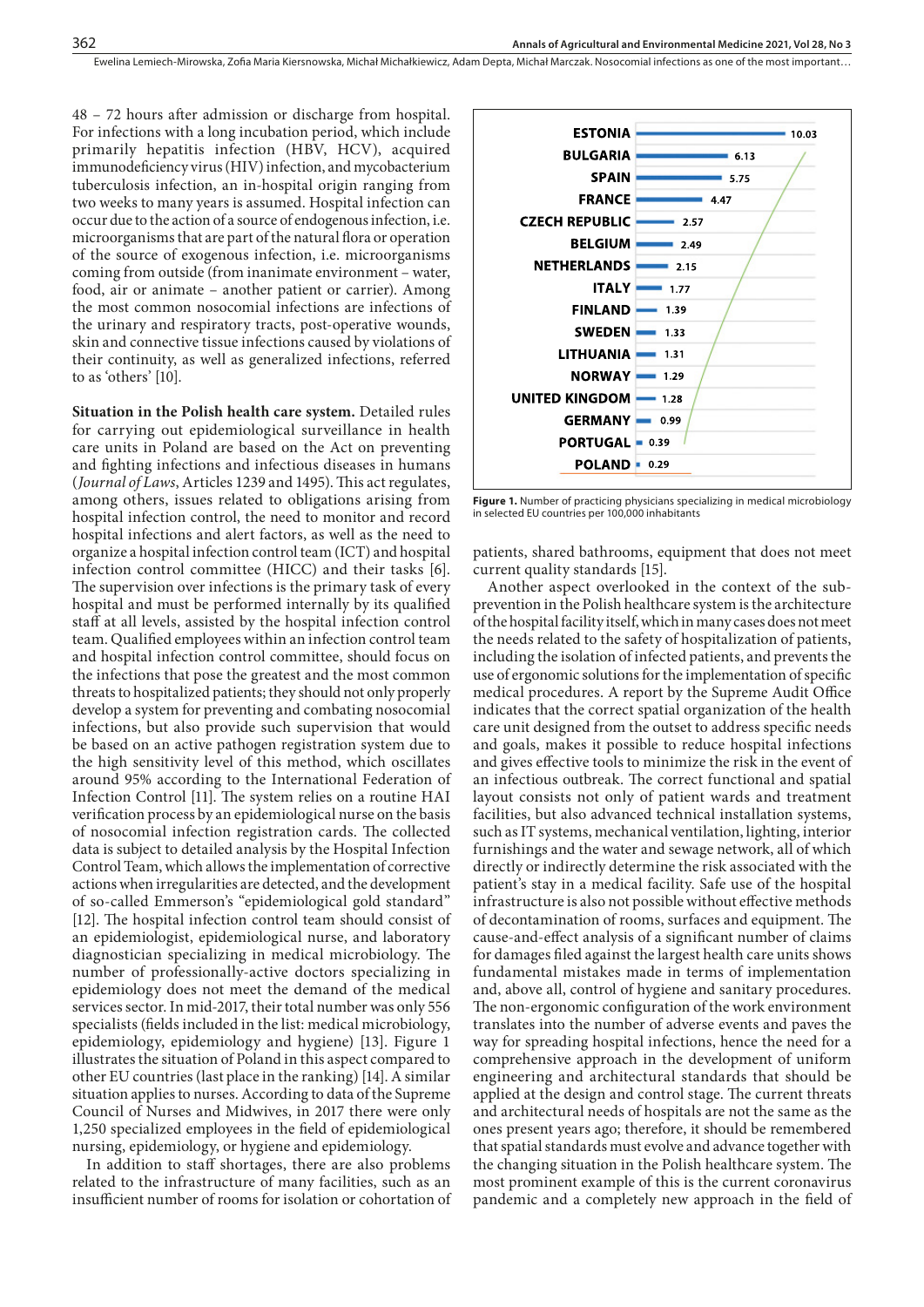triage, asepsis, and diagnostics, as well as the hospitalization and isolation of patients.

The basis for the implementation of effective solutions is interdisciplinary analysis based on a hard calculation of the risk of occurrence of an adverse event. Although Polish regulations define the minimum standards related to the architectural requirements of hospitals, they are only guidelines that address this issue at the surface level, and do not provide the appropriate tools to enforce the necessary improvements. System solutions must also specify the source of financing for all types of investments, in order that no glaring disproportion occurs between large facilities located in provincial cities and smaller county hospitals already struggling with problems at the level of basic healthcare services. In practice, this should mean equal opportunities to ensure the safety of patient hospitalization at all stages of the diagnostic and therapeutic process [16, 17]

As stated in the findings of the Supreme Audit Office presented in the post-audit report "Infections in medicinal entities", the dynamics of the increase in the incidence rate of nosocomial infections requires detailed analysis and appropriate preventive measures. In the countries of the European Union, the problem of HAI affects 5 – 10% of patients undergoing hospitalization [18–20]. The study of point measurements of nosocomial infections shows that their prevalence in Polish hospitals does not exceed 7% [21]. It is assumed that in Poland, infections associated with the provision of healthcare services reach 400,000 cases per year, which means 5% of all patients [17], with an annual number of hospitalizations of eight million [22]. It should be emphasized that this data is strongly underestimated, since many medical institutions do not carry out HAI control with due diligence. In practice, there is a huge discrepancy between daily hospital activities and the procedures and recommendations established by the national reference centres [23]. It is often problematic to prove that a hospital infection was contracted during a patient's stay in the hospital. Infectious microorganisms may come from the hospital environment due to, e.g. poorly sterilized medical equipment, contaminated surface (floor, door handles, chairs, sink knob), or from the hands of staff or visitors to the hospital; but the source of infection may also be bacterial flora colonized on the skin of a patient [2, 24]. Risk of infection is also increased by factors directly related to the patient's condition, e.g. age, lowered immunity, nutritional status, coexistence of other diseases [25].

The lack of coordinated actions is due to the fact that in Poland there is still no designated entity that could serve as a national hospital infections control cenre. The National Antibiotic Protection Program (NPOA), established in 2004, was a response to the requirements set by Decision No. 2119/98/EC of the European Parliament and of the Council as a step towards creating an Early Warning Response System (EWRS) of the risks associated with HAI [26]. The world literature and the WHO state that the phenomenon of increasing drug resistance is one of the main factors posing a high risk of threat to public health security on a worldwide scale [4, 27–29]. An effective epidemiological surveillance system is able to reduce the risk of HAI by 55 – 70% [30]. An infection control programme should be based on the continuous training of medical staff and the effective prevention and efficient monitoring of all HAI cases [31]. The report of the Supreme Audit Office indicates an urgent need for system changes because procedures related to the prevention of nosocomial infections are ineffective, as evidenced by the example of the rapid spread of the *Klebsiella pneumoniae* NDM-1 bacterium belonging to the ST11 pandemic clone that is resistant to almost all known antimicrobial drugs [32]. Table 1 presents the dynamics of infections caused by New Delhi strains in Poland in 2015, 2016, and in the first quarter of 2017 [17].

**Table 1.** Data from 16 provinces regarding infections caused by *Klebsiella pneumoniae* NDM-1

| 2015 |       |                                 |
|------|-------|---------------------------------|
|      | 2016  | 2017 (1st quarter)              |
| 404  | 1,316 | 1,037                           |
| ٠    | 9     | 22                              |
| 6    | 253   | 312                             |
| 4    | 14    | 36                              |
| ٠    | 3     | 6                               |
| 1    | 15    | 13                              |
| 2    | 11    | 8                               |
| 11   |       | ٠                               |
| 1    | 19    | 14                              |
| ٠    | ٠     | ٠                               |
| 1    | 17    | 6                               |
|      | 4     | 3                               |
| ÷    | 6     | 14                              |
| ٠    | 5     | 11                              |
| ÷    | i.    | ٠                               |
| 14   | 9     | 4                               |
| 444  | 1,681 | 1,486                           |
|      |       |                                 |
|      |       | 88.4% only in the first quarter |
|      |       | 278.7% increase                 |

Most infections caused by *Klebsiella pneumoniae* New Delhi were recorded in the Mazowieckie and Podlaskie provinces. In two other provinces (Opolskie and Podkarpackie) no case of a patient infected with the NDM-1 strain was registered which, however, does not mean that no such problem exists. *Klebsiella pneumoniae* belongs to the Gram-negative bacilli of the *Enterobacteriaceae* family, first diagnosed in 1882 in Germany as the cause of pneumonia. It is estimated that between 3 – 5% of healthy people and 11% of people treated in hospital, are carriers of this bacterium. Infection can be by direct contact with the carrier or by the droplet route. It can also occur after delivery, but this bacterium is not dangerous for healthy, full-term newborns. The situation is much more serious in the case of premature babies [33]. According to the European Union Epidemiological Reports, pneumonia caused in hospital by *K. pneumoniae* constitutes, on average, about 10% of all hospital infections in EU countries. Hospital urinary tract infections with this microorganism, on average 8.8%, and blood infections caused by *K. pneumoniae* averaged 8.7% of all nosocomial infections in the European Union. In Poland, according to the same report, the percentage of multi-resistant *Klebsiella pneumoniae* strains is between 25–50%, which is one of the highest results in Europe; for comparison, this percentage in Sweden is about 2% [33].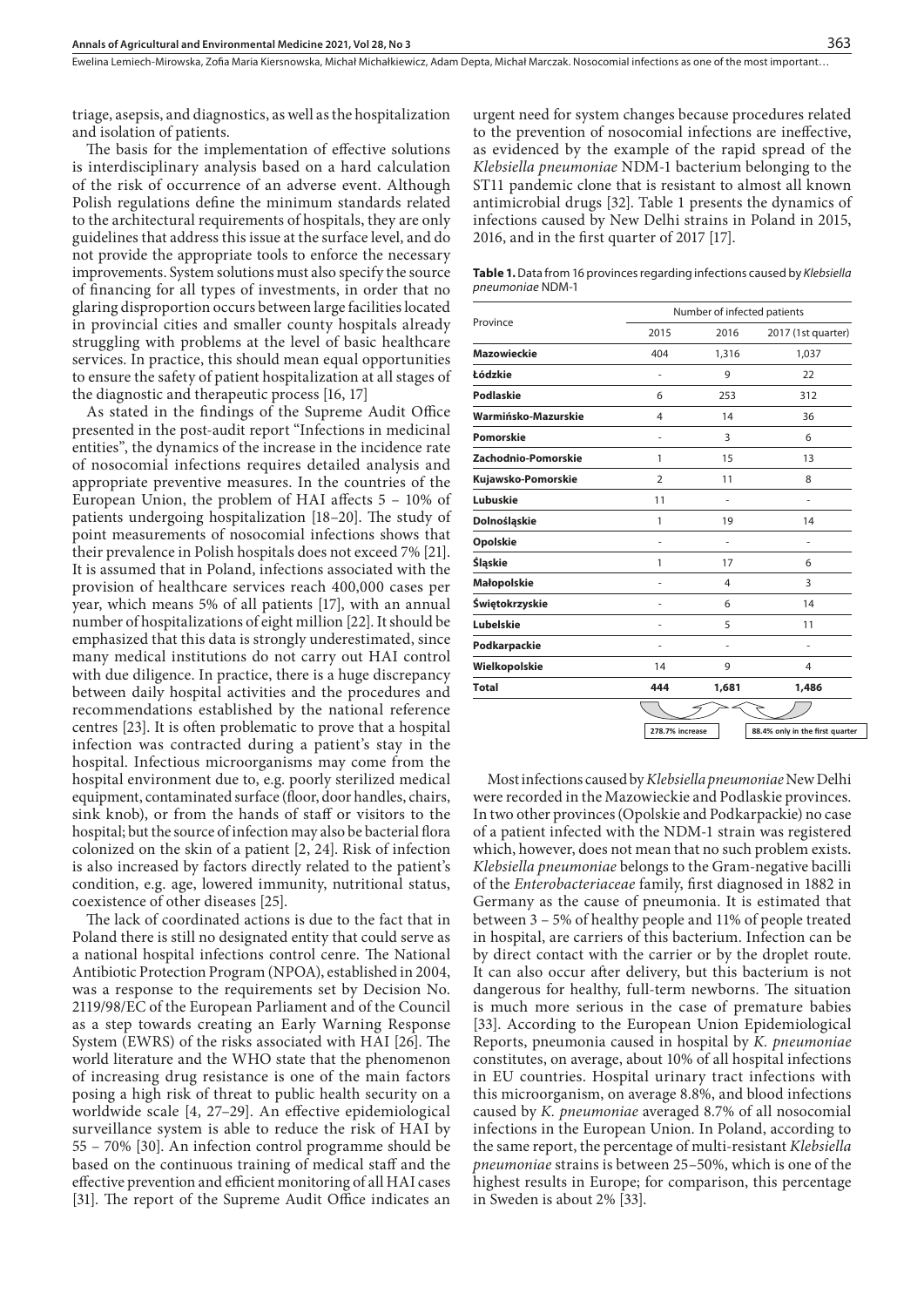The spread of strains with high levels of drug resistance in individual hospitals is associated with a local epidemiological situation. The selection of resistant strains is fostered by overuse of antibiotics in outpatient care without explicit clinical indications or their prescription in the case of infections of viral etiology [34]. A constant practice indicated by family doctors as one of the main reasons for this is the pressure from patients who often force a clinician to administer an antimicrobial drug [35]. Another issue is not following the recommendations related to their intake [36]. Premature discontinuation of treatment or the use of too low doses inhibits the elimination of the pathogen and makes it difficult to reach a therapeutic level of a drug. This results in the frequent recurrence of infections, and also gives bacteria the necessary space to develop resistance mechanisms, and allows horizontal gene transfer between unrelated species [37–41]. The comparison of daily antibiotic consumption in individual provinces in Poland, divided into open and closed healthcare, is summarized in Table 2 [42].

**Table 2.** Consumption of antibiotics in individual provinces in DDD in 2017 in open and closed health care.

| Province            | Open healthcare              | Closed healthcare                          |  |  |
|---------------------|------------------------------|--------------------------------------------|--|--|
|                     |                              | [defined daily dose per 1,000 inhabitants] |  |  |
| <b>Mazowieckie</b>  | 25.64                        | 2.21                                       |  |  |
| Łódzkie             | 30.58                        | 2.63                                       |  |  |
| Podlaskie           | 24.93                        | 1.69                                       |  |  |
| Warmińsko-mazurskie | 23.97                        | 1.76                                       |  |  |
| Pomorskie           | 25.73                        | 1.76                                       |  |  |
| Zachodniopomorskie  | 25.14                        | 1.71                                       |  |  |
| Kujawsko-pomorskie  | 24.97                        | 1.75                                       |  |  |
| Lubuskie            | 25.88                        | 1.49                                       |  |  |
| Dolnośląskie        | 24.74                        | 1.69                                       |  |  |
| Opolskie            | 22.56                        | 1.50                                       |  |  |
| Śląskie             | 26.05                        | 1.75                                       |  |  |
| <b>Małopolskie</b>  | 25.68                        | 1.64                                       |  |  |
| Świętokrzyskie      | 26.05                        | 1.51                                       |  |  |
| Lubelskie           | 25.43                        | 1.71                                       |  |  |
| Podkarpackie        | 23.97                        | 1.35                                       |  |  |
| Wielkopolskie       | 26.07                        | 1.38                                       |  |  |
|                     |                              | National average adopted in reports        |  |  |
|                     | 27.0                         | 1.79                                       |  |  |
|                     |                              |                                            |  |  |
|                     | <b>UE/EOG Countries 21.8</b> | $= 24\%$ lower<br>drug consumption         |  |  |
|                     |                              |                                            |  |  |

In Poland, there is no national system for monitoring the use of antibiotics in outpatient and hospital care, which makes it impossible to obtain real data in this field and carry out a realistic assessment of the scale of the abuse of antibiotics. The presented summary indicates s a disturbing trend that involves all regions of the country in terms of the use of antibacterial drugs in open healthcare, which is 24% higher than the EU average. One of the reasons is the insufficient number of diagnostic tests ordered by both general practitioners and clinicians representing inpatient care. When monitoring hospital infections, the microbiology laboratory is one of the most important elements in the

supervision and treatment process. Quick identification and determination of the antibiogram for an isolated microorganism is the basis for optimizing antibiotic therapy and ensuring the highest quality of medical services [43]. It is also especially invaluable in the case of epidemiological outbreaks. In terms of the number of diagnostic tests performed, Poland is still far behind when compared to other European Union countries. Table 3 summarizes the average number of microbiological tests performed.

**Table 3.** Use of microbiological tests for diagnosis of nosocomial infections

|                     |        | Average number of microbiological tests<br>per year per hed |                      |  |
|---------------------|--------|-------------------------------------------------------------|----------------------|--|
| WHO recommendations |        | 50                                                          |                      |  |
| <b>UE Countries</b> |        | 54                                                          | 50% below the        |  |
| Poland              | (2016) | 22.4                                                        | recommended standard |  |
|                     | (2017) | 24.5                                                        |                      |  |

Cross-infections transferred by hands account for 2 – 40% of all nosocomial infections. Although the use of antibiotics and immunosuppressive drugs makes it possible to save the health and lives of patients, they often also cause increasing resistance of hospital pathogens. In order to prevent infections, maintaining a high standard hygiene among medical staff, nurses in particular, is of prime importance. Hygiene, disinfection, asepsis, and work organization procedures in hospitals must be well-known, understood and implemented in accordance with their knowledge. The established hospital procedures for hygiene, disinfection, aseptic techniques and work organization must also be wellknown, understood and implemented in accordance with the acquired knowledge. Nurses demonstrate a diversified knowledge of hospital infections, but this knowledge also goes hand-in-hand with the level of education and additional professional qualifications [4, 44]. An equally important aspect is the sterility of surgical equipment and inctruments, which directly depends on maintaining the correct handling of materials prior to sterilization, a proper sterilization process, and respecting the rules of transport and storage. Improper decontamination can lead not only to medical, organizational and financial consequences, but also to legal issues. Contaminated surgical and gynaecological instruments, needles, syringes, catheters, dressings, endoscopes, respirators, etc. may become a source of hospital infections [45].

**Costs of nosocomial infections.** The most measurable effects resulting from deficiencies arising in the field of HAI include the increase in costs incurred by hospitals as a result of prolonged hospitalization of patients [46, 47]. Hospitals are reluctant to provide information on financial expenses concerning individual medical procedures, which means that all calculations are subject to a margin of error [48]. Table 4 shows a cumulative comparison of the average costs of treatment divided into two groups: non-infected patients and patients infected with drug-resistant bacteria [20]. Data provided by provincial branches of the Polish National Health Fund (NFZ).

The highest expenditures related to the prolonged hospitalization of the patient as a result of HAI treatment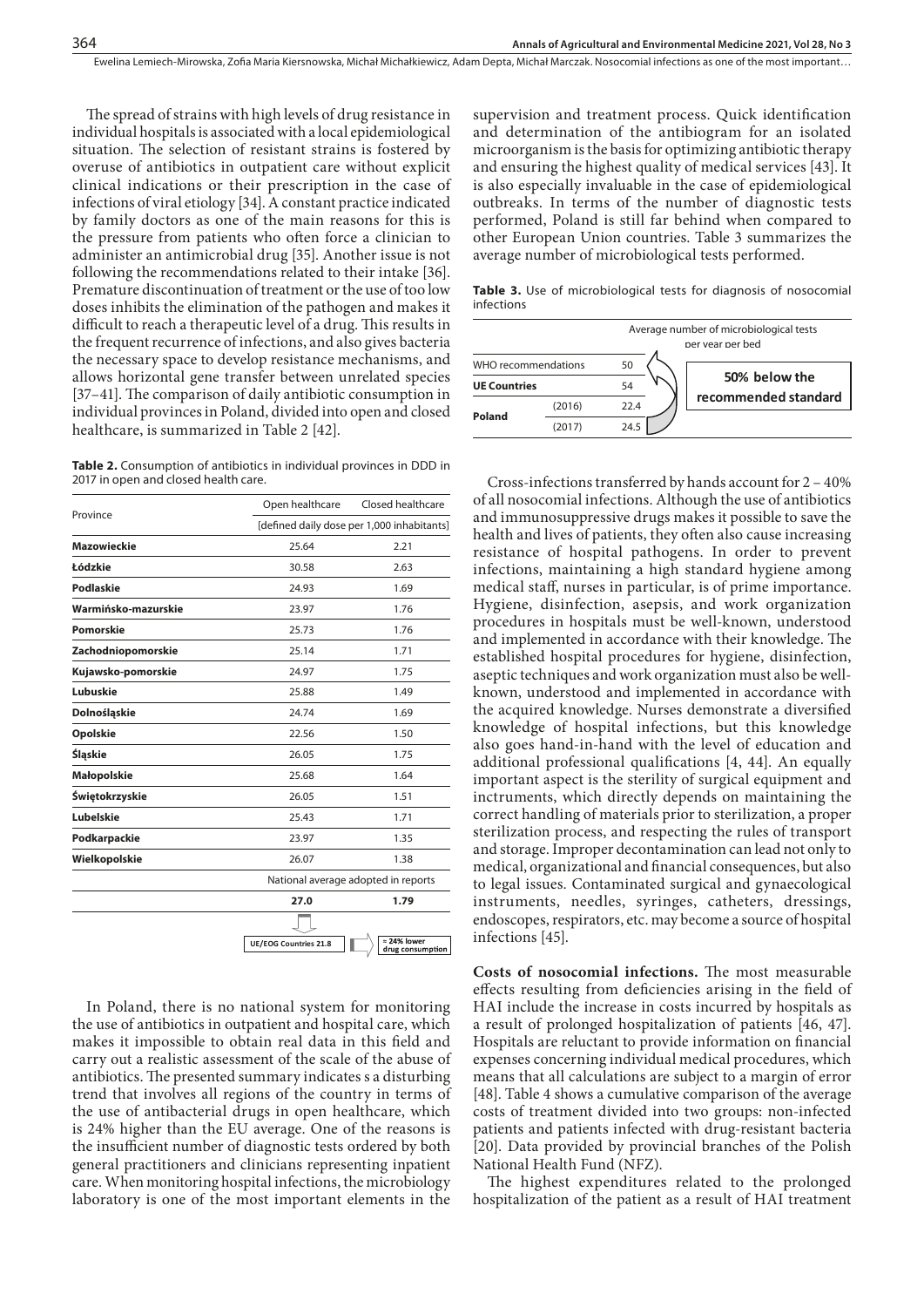**Table 4.** Average cost of treatment of hospitalized patients for 2016, 2017 and the first half of 2018

|                     | Average cost of treatment [tys. zł] |                                                   |  |
|---------------------|-------------------------------------|---------------------------------------------------|--|
| Province            | Non-infected patients               | Patients infected with<br>drug-resistant bacteria |  |
| <b>Mazowieckie</b>  | 2.6                                 | 6.2                                               |  |
| Łódzkie             | 3.0                                 | 3.7                                               |  |
| <b>Podlaskie</b>    | 3.0                                 | 4.6                                               |  |
| Warmińsko-Mazurskie | 2.4                                 | 3.9                                               |  |
| Pomorskie           | 2.3                                 | 5.2                                               |  |
| Zachodnio-Pomorskie | 2.3                                 | 5.3                                               |  |
| Kujawsko-Pomorskie  | 2.9                                 | 5.7                                               |  |
| Lubuskie            | 2.2                                 | 5.2                                               |  |
| Dolnośląskie        | 2.4                                 | 5.5                                               |  |
| Opolskie            | 2.0                                 | 5.1                                               |  |
| Śląskie             | 2.9                                 | 5.2                                               |  |
| Małopolskie         | 2.1                                 | 4.6                                               |  |
| Świętokrzyskie      | 2.0                                 | 4.0                                               |  |
| Lubelskie           | 2.4                                 | 4.0                                               |  |
| Podkarpackie        | 2.2                                 | 4.0                                               |  |
| Wielkopolskie       | 2.4                                 | 4.4                                               |  |
|                     | <b>Average of all provinces</b>     |                                                   |  |
|                     | 2.44                                | 4.76                                              |  |
|                     |                                     |                                                   |  |
|                     |                                     | HAI increase in investment by 95%                 |  |

were recorded in the Mazowieckie province where the average cost of treatment of a patient from this group was 3.6 thousand PLN higher in the analyzed time period, compared to a non-infected patient (increase of 138.5%). In the Łódzkie province, the cost difference in both groups was the lowest and amounted to 0.7 thousand PLN, i.e. 23.3%. After analyzing the above register with the data contained in Table 1, some correlations can be observed at the regional level related to the incidence rate of multi-resistant strains and therapeutic difficulties. The spread of MDR (multidrugresistant) strains in the hospital environment carries a high risk of severe complications, including sepsis. Intensive Care Units (ICUs) accumulate over 25% of all HAI cases [49]. The specificity of ICUs is associated with an increased supply of antibacterial drugs compared to other departments, which results from the type of clinical cases that undergo treatment in these units [50]. Taking into account that intensive care units are places where patients in the most severe health condition are present, this incurs a great risk of hospital infections, which ar – 10 times more frequent there than in other inpatient wards. Therefore, analyses are performed of microbial species and drug susceptibility phenotypes in order to prevent and treat infections as effectively as possible. A study carried out in 1,265 intensive care units in 75 countries worldwide, demonstrated out that the most common pathogens causing infection were Gram-negative microorganisms (62%), followed by Gram-positive bacteria (47%), and 17% were fungal infections. The prevalence of hospital infections in Poland is similar to that in other European medical centres [1, 3].

Research conducted as part of the National Antibiotic Protection Programme (NPOA) showed that the risk associated with nosocomial blood infection affects nearly 6.5% of patients hospitalized in ICU departments [50]. In Poland, 2015–2017 (first half of the year), the number of patients hospitalized due to sepsis was 60,381, of whom the number of hospitalized adults was 51,537 and the number of hospitalized children – 8,844. With regard to the number of sepsis cases, the Mazowieckie province is in the lead – 9,550 and 1,749 adults and children, respectively. It is not without significance that this province is in the central part of the country in which a large group of medical facilities with high reference are located. A large number of cases was also recorded in the Pomeranian province – 5,533 adults, and the Śląskie province – 5,034 and 960 adults, children, respecyively, and the Kuyavian-Pomeranian province – 988 children. The smallest number of cases hospitalized for sepsis was recorded in Lubuskie province – 1,191 adults, Opolskie province – 127 children, Podlaskie province – 1,315 and 182 adults, children, respectively [50].

According to the NPOA, financial outlays in Poland for the diagnostic and therapeutic process of patients with sepsis for 2015 – 2017 (first half) for patients over 18 years of age, amounted to 449,770.1 thousand PLN, and for patients under 18 years of age, amounted to 63,611 thousand PLN. The number of cases increases year by year and thus also the cost of treatment. Comparing the years 2015 and 2016, the value of medical services provided for patients over 18 years of age increased by 15.9%, and in patients under 18 years of age increased by 4.7% [50]. According to the data of the Polish Society of Hospital Infections (Polskie Towarzystwo Zakażeń Szpitalnych – PTZS), – 10 people per 100 hospitalized patients may become infected in a Polish hospital. These statistics also indicate that reducing hospital infections by at least 1% can reduce treatment costs by as much as 7 – 10% [51].

The supervision of nosocomial infections should be performed in such a way as to make the stay of hospitalized patients visibly shorter, the hospital's financial outlays visibly lower, and the level of safety of hospitalized patients increased. Additionally, in order to reduce HAI and hospital mortality, the following should be introduced as mandatory: audits, internal controls, staff education and activities affecting their behavior, planned team work and performance evaluation [18].

## **CONCLUSION**

Analysis of data on the epidemiological situation in Polish units of inpatient care clearly indicates the need to take decisive and coordinated action at the level of State administration in order to reduce the risk of adverse events, such as hospital-acquired infections. There is a significant correlation between ineffective prevention and control of nosocomial infections and an increase in the direct and indirect costs incurred by medical facilities. The most important factors that negatively affect the health care system include, staff shortages, inconsistent hospital policy regarding monitoring of hospital infections, non-compliance with hygiene and hand disinfection by medical staff, abuse of antibiotics, especially by outpatient clinics, horizontal gene transfer also between unrelated species and the spread of multidrug-resistant strains in a hospital environment. In